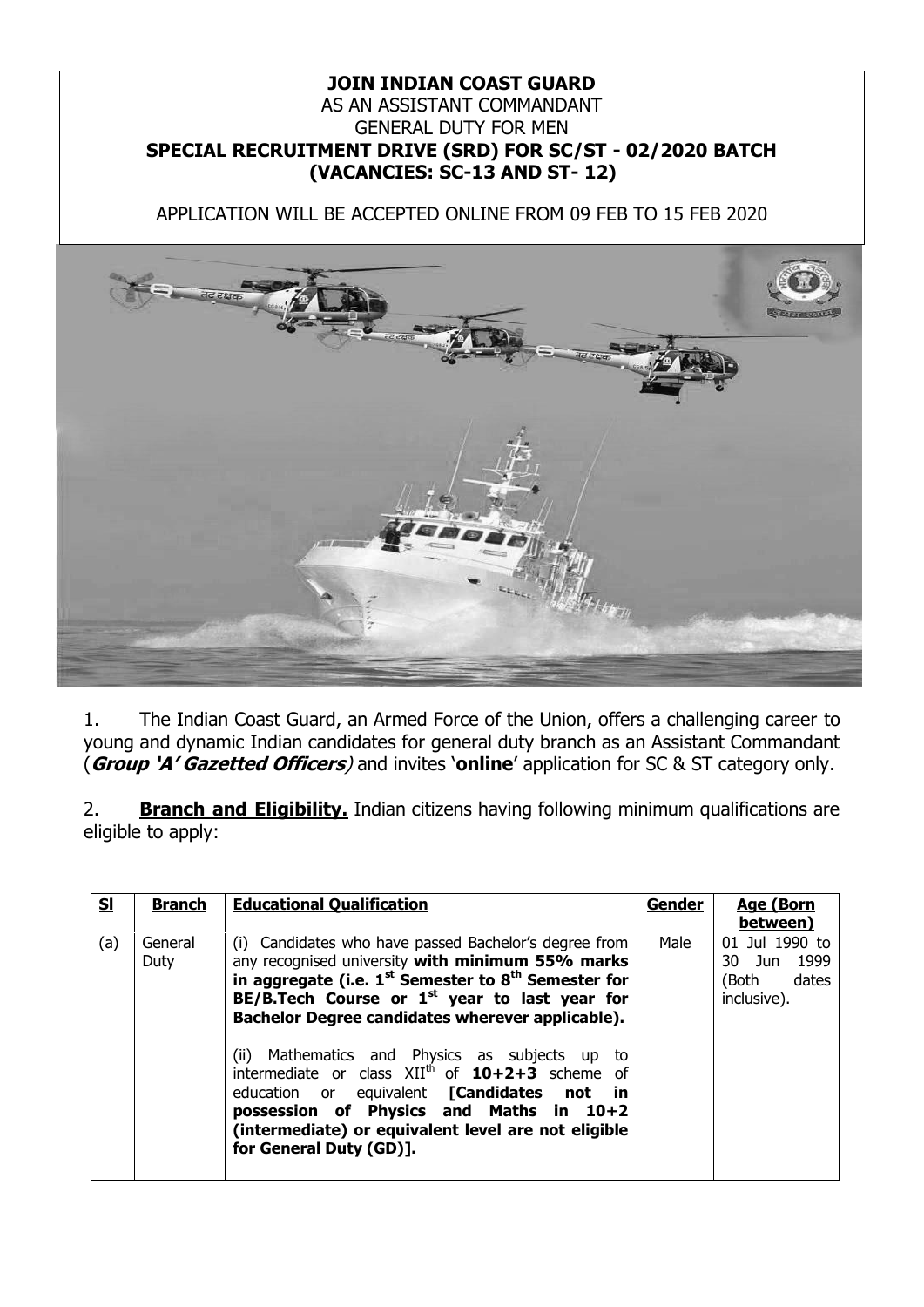## **Note. Coast Guard reserves the right to fix the cut off percentage for issue of PSB call up letters.**

## 3. **Additional Eligibility Criteria**

(a) Candidates withdrawn on disciplinary grounds from any other service training academy are not eligible to appear.

(c) Candidates should not have been arrested, convicted or prosecuted on criminal charges.

#### (d) **Only candidates cleared their final year/ final semester exams and completed their degrees are to apply.**

#### 4. **How to Apply.**

(a) Applications will be accepted only **'Online'** from **09 to 15 Feb 2020 upto 1700 Hrs** for the above said post. The important instructions for filling up of online applications are as follows:-

(i) The name of the **candidate, father/mother's name and date of birth** should be same as mentioned in the **X th class passing certificate**. Any mismatch in name and date of birth in the application, is liable for rejection.

(ii) Indicate exact percentage of **XIIth** and Graduation marks upto two decimals and this is not to be rounded off.

(iii) Candidates to choose **any one venue** for PSB out of the options displayed.

(iv) Filling up of information like personal **email ID and Mobile number of the candidate is Mandatory**. The date, time and venue of the test and other information will be informed through personal email ID/ CG Recruitment website.

(v) Applicants either current or permanent address of online application should be same as the address mentioned in caste/ category certificate.

(b) To fill up **"Online"** application the candidates need to logon to the Website **[www.joinindiancoastguard.gov.in](http://www.joinindiancoastguard.gov.in/)** and click on **opportunities** button. Read the instruction carefully and proceed for filling up the application form in the following manner:-

(i) Select the advertisement for **Recruitment of Assistant Commandant- 02/2020 Batch (SRD)**.

(ii) Select only one post (Assistant Commandant General Duty) to be applied.

(iii) Click on the **'I Agree'** button and the **'Online Application'** will be displayed.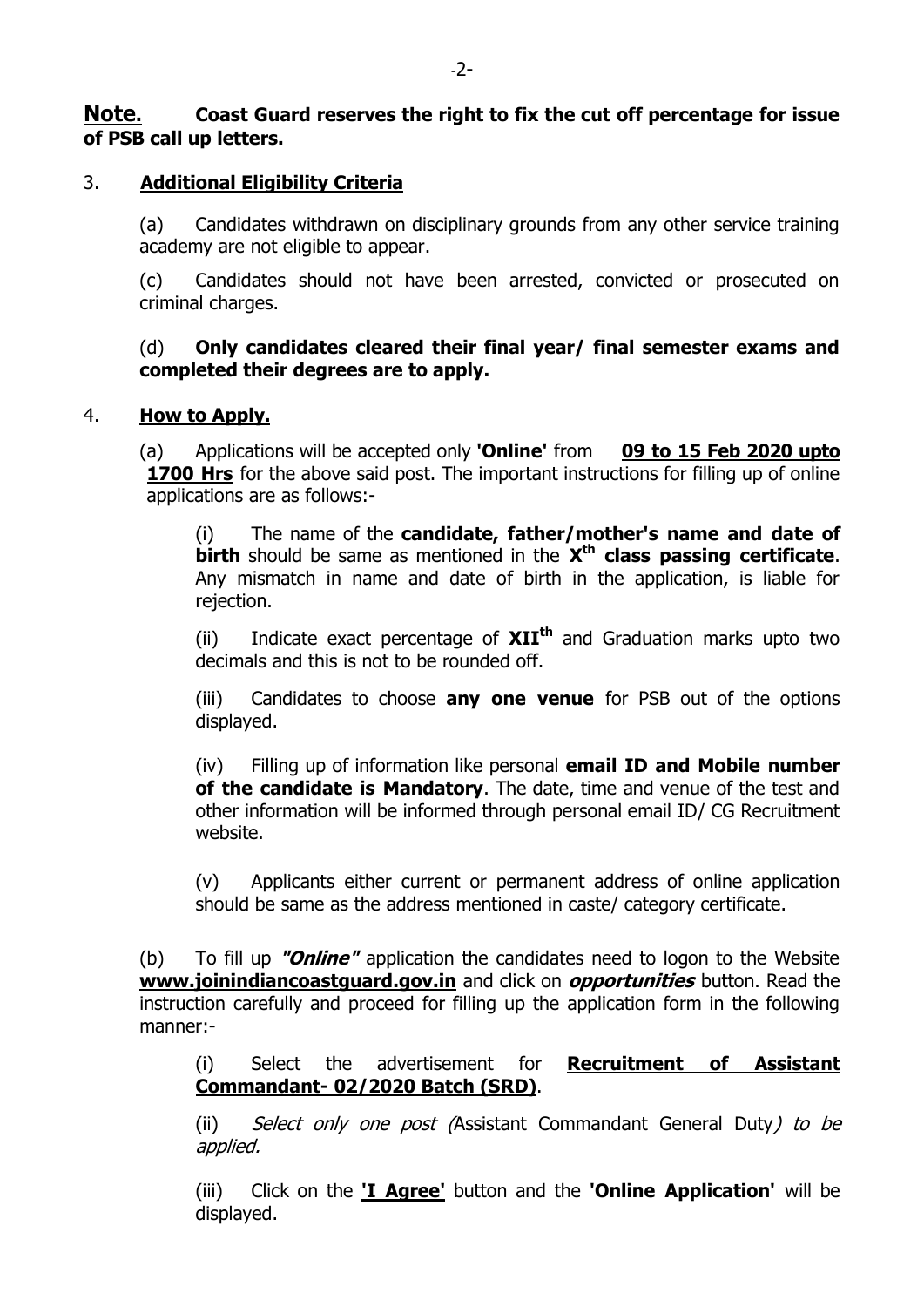(iv) Proceed to fill the application (All **Star (\*)** marked entries are compulsory and to be filled).

(v) **Candidates have to upload the photograph and signature in JPEG format (image quality 200 dpi). The size of photograph and signature must be between 10 kb to 40 kb and 10 kb to 30 kb respectively.**

(aa) **Candidates shall ensure that all data is checked before clicking submit button. Any variation from Xth certificate regarding name, father's name, date of birth, percentage (%) in XIIth mark sheet and category will not be allowed to sit in the examination**.

(ab) **All candidates shall correctly fill up their mobile no. and e-mail ID. In case, the candidate is not having mobile no., his parent's/guardian's mobile no. is to be mentioned with name**.

(vi) On successful submission of the online application a unique **Application/Registration number will be provided to the candidate**. Candidates must note down this application number for future reference and for retrieval/ reprint of admit card. Applicants to take print out of the admit card through URL **<http://joinindiancoastguard.gov.in/reprint.aspx>** from **25 Feb 2020 onwards**. For candidates **NOT** meeting the eligibility criteria, a 'Rejection Slip, giving the cause of rejection with the Application Number' will be displayed. Short-listing criteria will be based on higher percentage of marks.

(vii) Candidates are required to bring **02** copies of system generated E-Admit card having allotted roll number with **recent identical photograph with blue background (not older than 03 months)** and to be carried at the recruitment centre. Candidates shall bring all original documents and keep one application form ready along with photo copies of all documents required i.e. class  $X^{th}$  certificate and mark sheet showing date of birth,  $XII^{th}$  class certificate along with mark sheet showing subjects, Degree certificate showing percentage of marks, caste certificate wherever required and NCC 'C' certificate/games certificate duly attested. **Any candidate who does not carry all these documents at the time of PSB and FSB shall not be permitted to appear in the exam.**

**Note**. **Candidate can apply for one branch only. Filling of multiple applications will result in cancellation of all applications of such candidates.**

**\* Date of opening online application will be: 09 Feb 2020 from 1000 Hrs.** 

**\* Date of closing online application will be: 15 Feb 2020 upto 1700 Hrs.**

**\* Admit card through UR[Lwww.joinindiancoastguard.gov.in](http://www.joinindiancoastguard.gov.in/) will be available for print from : 25 Feb 2020 onwards.**

5. **Schedule for Preliminary Selection Examination.** Candidates to reach the allotted centre at least 30 minutes prior to starting of Exam. The date and time of the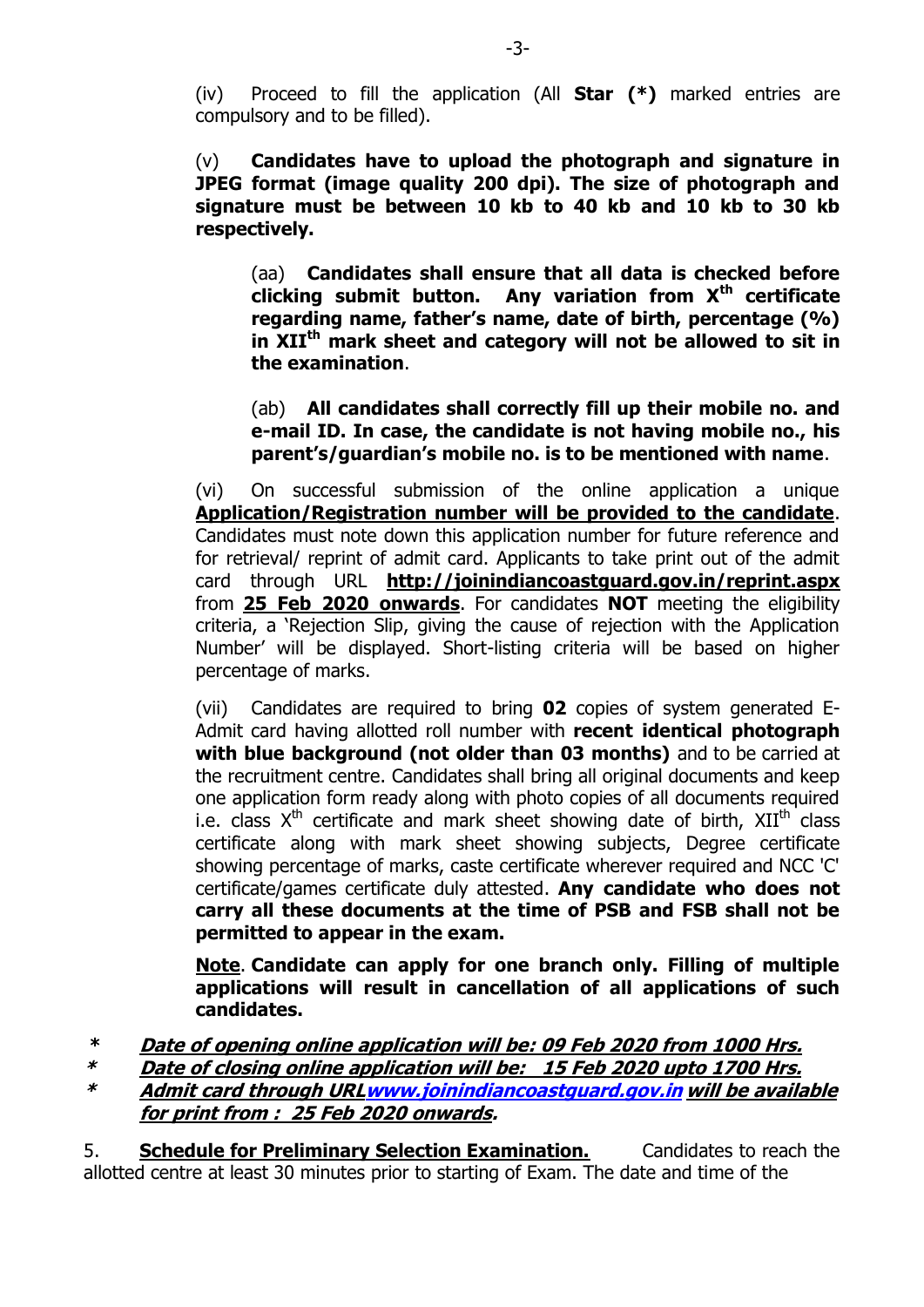examination will be intimated through candidates e-mail ID and Coast Guard website **[www.joinindiancoastguard.gov.in.](http://www.joinindiancoastguard.gov.in/)** The Preliminary Selection will be conducted tentatively from **I st week of Mar 2020** at one of the following centres or any other centre promulgated by Coast Guard:-

- (a) Coast Guard Regional Headquarters (West), Worli Sea Face, PO- Worli Colony, **Mumbai –** 400 030
- (b) Coast Guard Store Depot, CG Complex Near Kalmandapam Police Station, GM Pettai Road, Royapuram, **Chennai** – 600 013
- (c) Coast Guard Regional Headquarters (North East) Synthesis Business Park, 6th floor, Shrachi Building, New Town Rajarhat, **Kolkata** – 700 161
- (d) Coast Guard Selection Board, C-1, Sector-62, Near Indus Valley School. District-Gautam Budha Nagar, **Noida**, UP – 201 309

## **Note**- **The Changes in address of recruitment centre if any will be promulgated through the Coast Guard Recruitment website.**

# 6. **Selection Procedure**.

# **Stage -I**

(a) **Short listing of Applications**. Short listing criteria will be based on higher percentage of marks in the qualifying examination and the **qualifying cut off for a particular centre may be increased more than 55% if more applications with higher % are received**.

(b) **Preliminary Selection**. Shortlisted candidates will be called for Preliminary Selection at given date and time which will consist of Mental Ability Test/ Cognitive Aptitude Test and Picture Perception & Discussion Test (PP & DT). The aptitude test will be in English only and will be objective type. **Date/ time and venue of Preliminary Selection once allotted will not be changed at any stage**.

**Note: (i) Candidates who have completed their Degree in 2018/2019 should be in possession of Original/ Provisional Degree issued by the College/ University. Candidates completed their Degree before 2018 must be in possession of Original Degree issued by the University, if not, the candidate must be in a possession of "Non issuance of Degree Certificate" issued/ signed from the concerned University only (format available in www.joinindiancoastguard.gov.in). No candidates will be permitted to appear in PSB without above documents in Original.**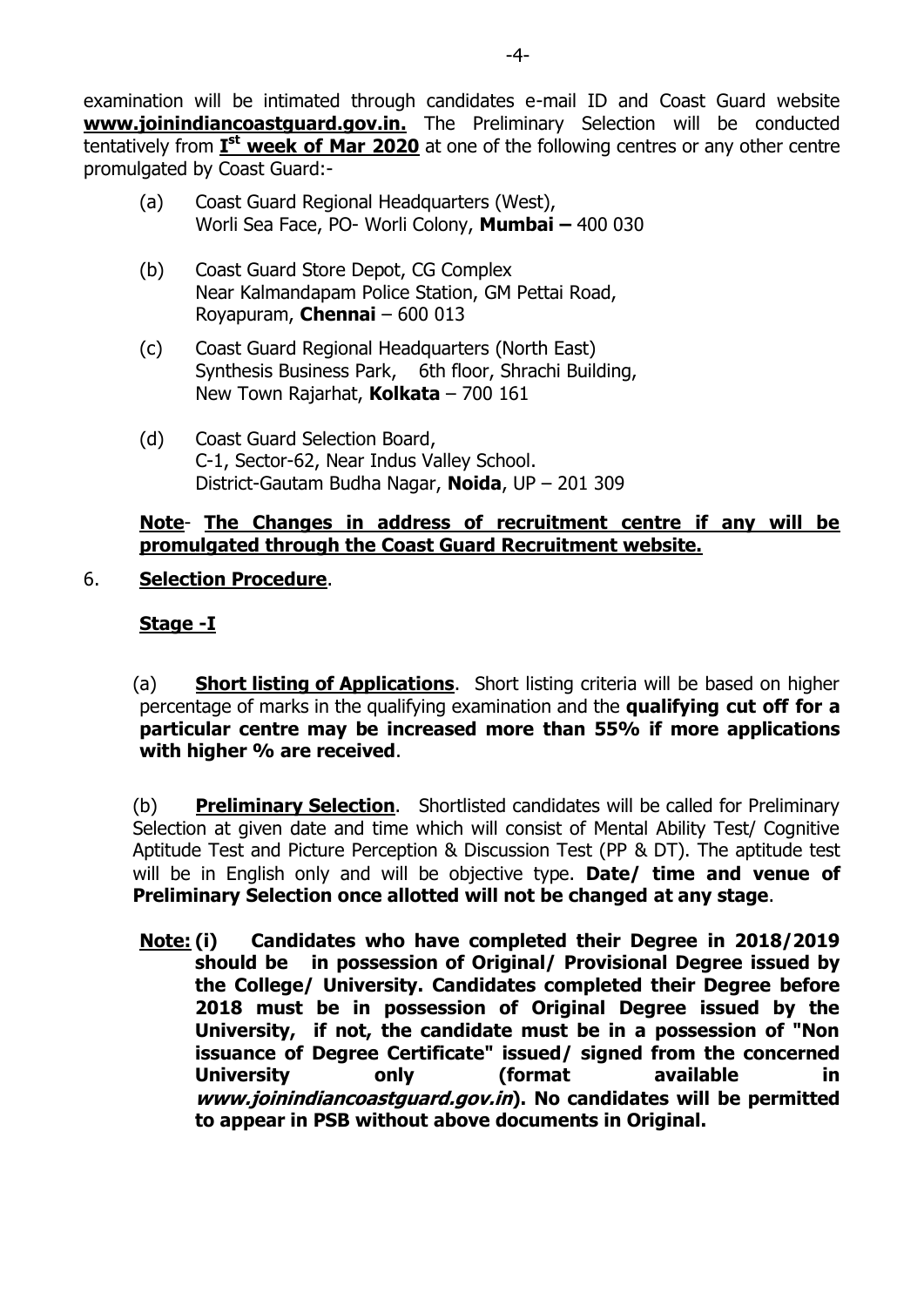**(ii) The CGPA should be corroborated with 55% of the total marks as issued from the University.**

**(iii) No amendment/correction will be allowed pertaining to any data post submission of online application forms later on either during PSB or FSB.**

**(iv) All eligible candidates will undergo Biometric profiling.**

# **(v) Appearing candidates or candidates not cleared final semester exam or awaiting for result are not eligible to apply 02/2020 batch.**

# **Stage –II**.

**Final Selection**. The candidates who qualify Preliminary Selection will be called for Final Selection. The date and venue for Final Selection Board (FSB) will be uploaded on Indian Coast Guard website **[www.joinindiancoastguard.gov.in](http://www.joinindiancoastguard.gov.in/)**. The Final Selection will consist of Psychological Test, Group Task and Interview (Personality test). All documents/ certificates verified during PSB are also required to be produced in originals during FSB.

7. **List of Documents**. Scrutiny of documents for eligibility will be carried out prior commencement of the written examination at venue. Candidates are therefore required to appear at the examination centres with following original documents. Original documents will be returned after verification:-

(a) Two copies of computer generated pre-filled online E-Admit Card form along with recent colour passport size photo (**not older than 03 months**).

(b) Original class  $X^{th}$  pass certificate and mark sheet.

(c) Original class  $XII^{th}$  pass certificate and mark sheet.

(d) Original Degree Certificate with all semesters/years mark sheets of BE/B.Tech/ Graduation with CPA/ CGPA conversion for percentage of marks from university.

(e) Proof of identity such as passport, driving license, Aadhaar Card, voter I card, college ID card or any other photo identity proof.

(f) Original caste certificate (SC & ST) as per Govt. of India/ State Govt format.

(g) Character certificate (should not be older than six months on the date called for PSB).

(h) Twelve recent colour passport size photographs with blue background.

(j) Candidates not in possession to above documents will not be permitted to appear for the written examination.

8. **Medical Standards**. All candidates recommended by Final Selection Board will undergo medical examination at nearest Military Hospital as per medical standard prescribed in current regulations applicable to Assistant Commandant entry.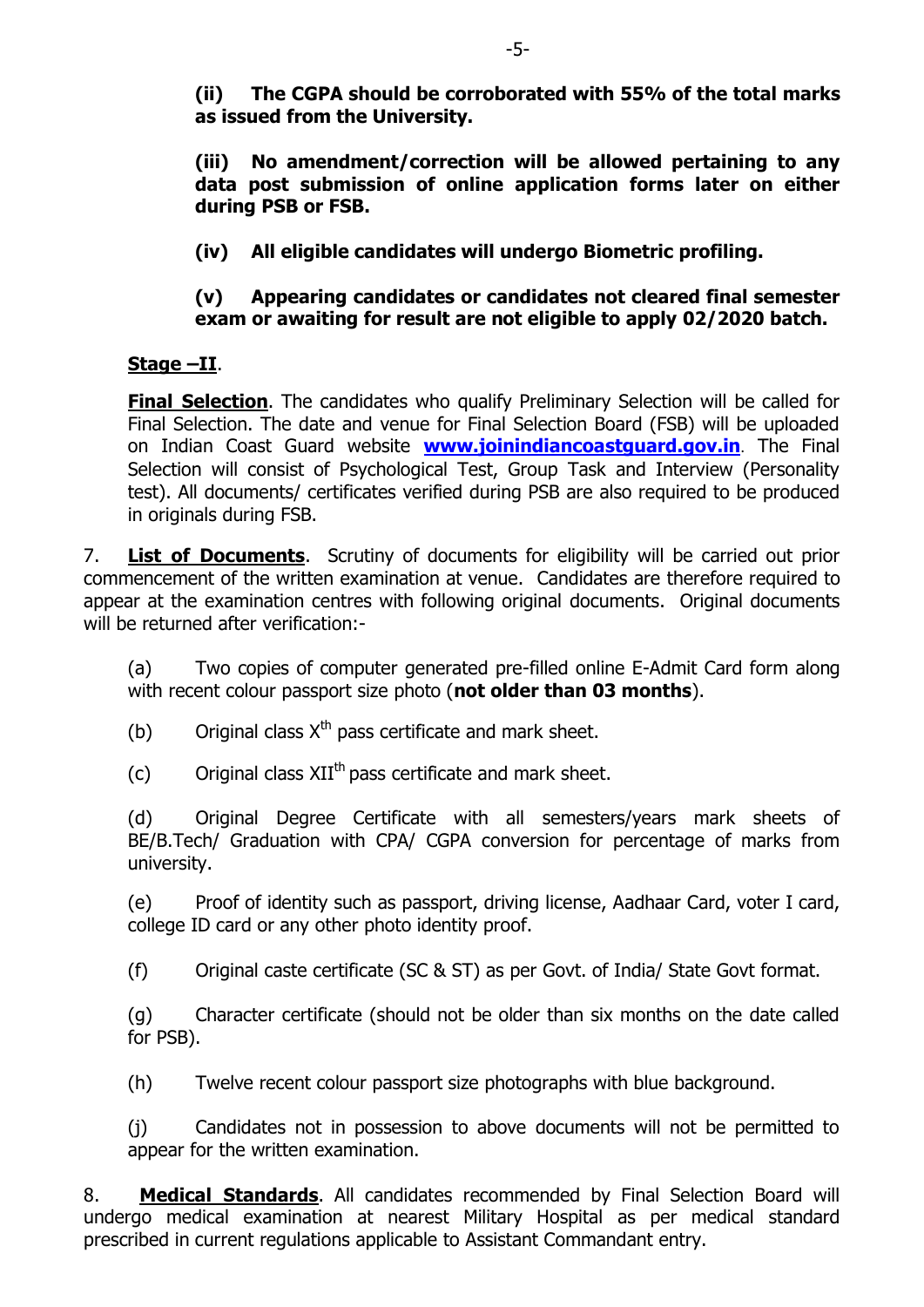## (a) **Height**.

(i) **Assistant Commandant (GD)**. 157 cms minimum. Reduction in height for candidates from hilly areas and tribal areas will be in accordance with the Central Govt. regulations.

- (b) **Weight**. Proportionate to the Height and Age, + 10 % acceptable.
- (c) **Chest**. Well proportionate, minimum expansion 5 cms.
- (d) **Eye Sight**.
	- (i) Asst Commandant (GD)- 6/6 6/9 Uncorrected without Glass. 6/6 6/6 - Corrected with Glass.

(e) **Tattoo**. Permanent body tattoos are not permitted on any part of the body. However, certain concessions are permitted to candidates belonging to tribal areas/ communities as declared by the Govt. of India. For other candidates permanent body tattoos are only permitted on inner face of forearms i.e. from inside of elbow to the wrist and on the reverse side of palm/back (dorsal) side of hand. Details in this regard are available on the Coast Guard Recruitment website **[www.joinindiancoastguard.gov.in](http://www.joinindiancoastguard.gov.in/)**

## **Note**: **The above mentioned requirements are broad medical guidelines/ standards only. However, in addition to above, the complete medical will be carried out by the laid down medical standard/procedure.**

9. **Validity of Selection**. The **candidate's selection pertaining to a particular batch is valid for that batch only.** Qualified candidates whose names do not appear in the final merit list will have no rights for automatic selection for the next batch. Such candidates will have to undergo the selection procedure afresh provided that they meet the eligibility criteria for the fresh batch.

10. **Reasons for Rejection**. The Candidature of a candidate can be rejected at any time during the process of selection if:-

(a) Having detected not meeting any of the above laid down criteria/ conditions of educational qualifications, age, submission of wrong information in the application or fraudulent certificates etc.

(b) Act of undisciplined activities including copying, cheating, malpractices or data recording during any of the testing procedures.

11. **Merit List**. Recommendation in FSB does not confirm final selection. A merit list will be prepared for the medically fit candidates on the basis of marks obtained by the candidates at FSB and depending upon the availability of vacancies. The list of candidates selected on the basis of merit list will be uploaded in Coast Guard recruitment website **[www.joinindiancoastguard.gov.in](http://www.joinindiancoastguard.gov.in/)** during the month of **May 2020**. The joining letters will be issued accordingly. **The training at INA, Ezhimala is scheduled to commence in end Jun 2020.**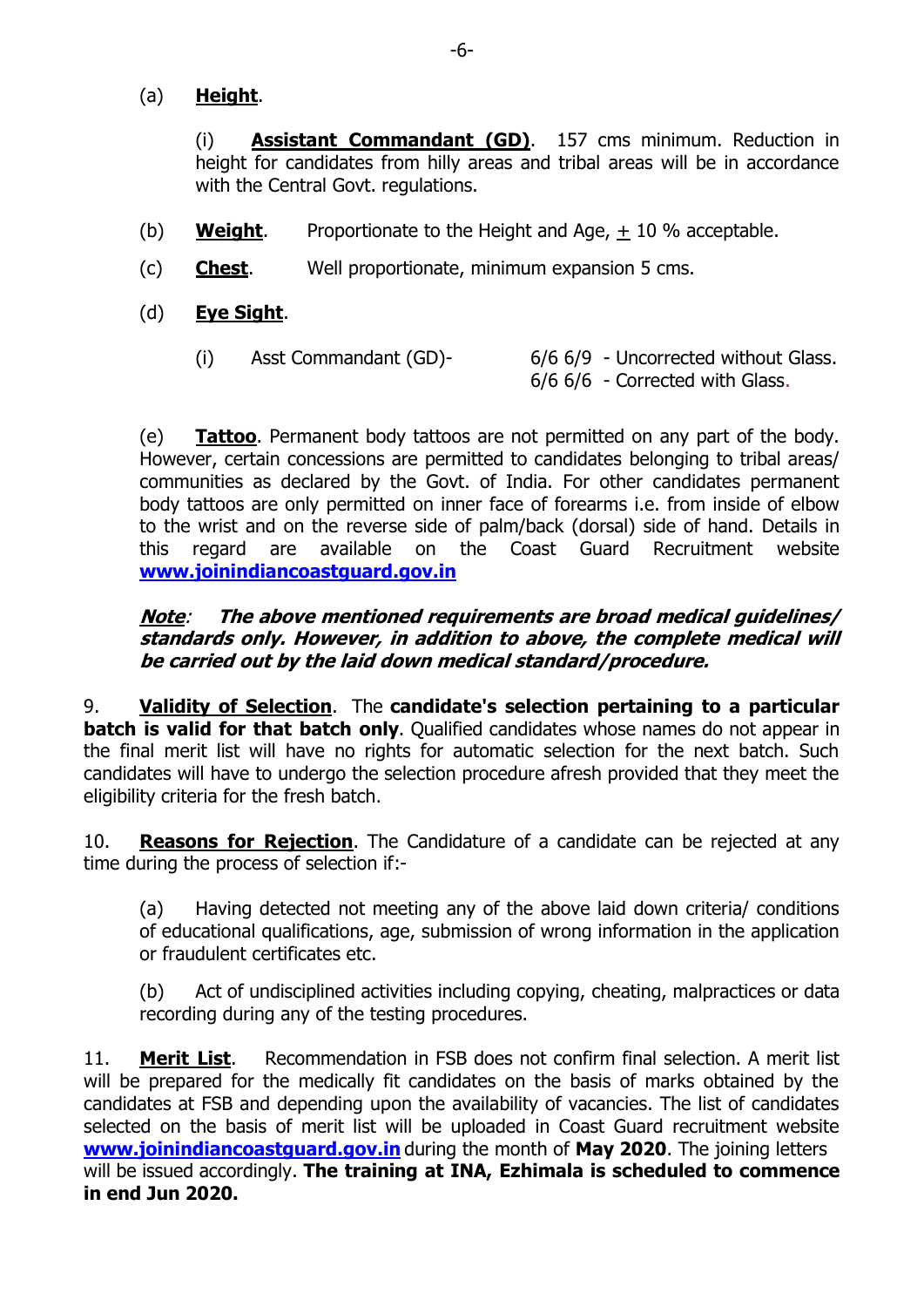12. **Travel Allowance**. To & Fro travelling fares by AC III/Chair Car or actual normal bus fare by shortest route (only from the current or permanent address mentioned in E-Admit Card) to the candidates appearing first time in FSB (Stage-II) will be reimbursed on

production of original tickets only. **No TA will be paid to candidates appearing for the written qualifying test i.e. Stage-I (Preliminary Selection Board)**.

## 13. **General Guidelines**.

(a) Candidates should be prepared to stay for 02 days for the Preliminary Selection for which they have to make their own arrangements.

(b) Candidates advised to regularly visit CG recruitment website **[www.joinindiancoastguard.gov.in](http://www.joinindiancoastguard.gov.in/)** for latest updates regarding change in examination dates, venues and any other information.

(c) Due limited vacancies, Indian Coast Guard reserves the right to fix cut-off marks of the qualifying examination for applying and issue of admit card/call-up letters. No communication will be entertained on this matter.

## (d) **Mobile phones or any other electronic device capable of transmitting/ capturing any data are not permitted.**

(e) Any change in the postal address after submission of application must be communicated by post duly quoting your Registration number, name and branch opted for.

(f) Original certificates should not be attached with the application form. Indian Coast Guard will not take responsibility for loss of original certificates, if attached with application. The candidate is required to bring one set of self-attested copies of all documents/certificates for verification along with originals in PSB & FSB.

(g) In case of more number of candidates applying for one centre, a few candidates may be allotted to other centres.

(h) The application and the original documents will be further scrutinized for eligibility prior to PSB/ FSB. If any discrepancies are observed in the documents during the PSB/FSB or at later stage, the candidature/enrollment will be cancelled.

(j) Free boarding & lodging facility only for the duration of FSB will be provided. No lodging and boarding facilities are available for candidates appearing for PSB.

(k) **No enquiry will be entertained regarding recruitment/ enrolment after a period of six months from the PSB date.**

# 14. **Indian Coast Guard Offers You**.

(a) **Promotion & Pay Scale**.The promotions to the ranks will be as per the laid down promotion criteria. The pay scales for the various ranks are as per the  $7<sup>th</sup>$ CPC are as follows:-